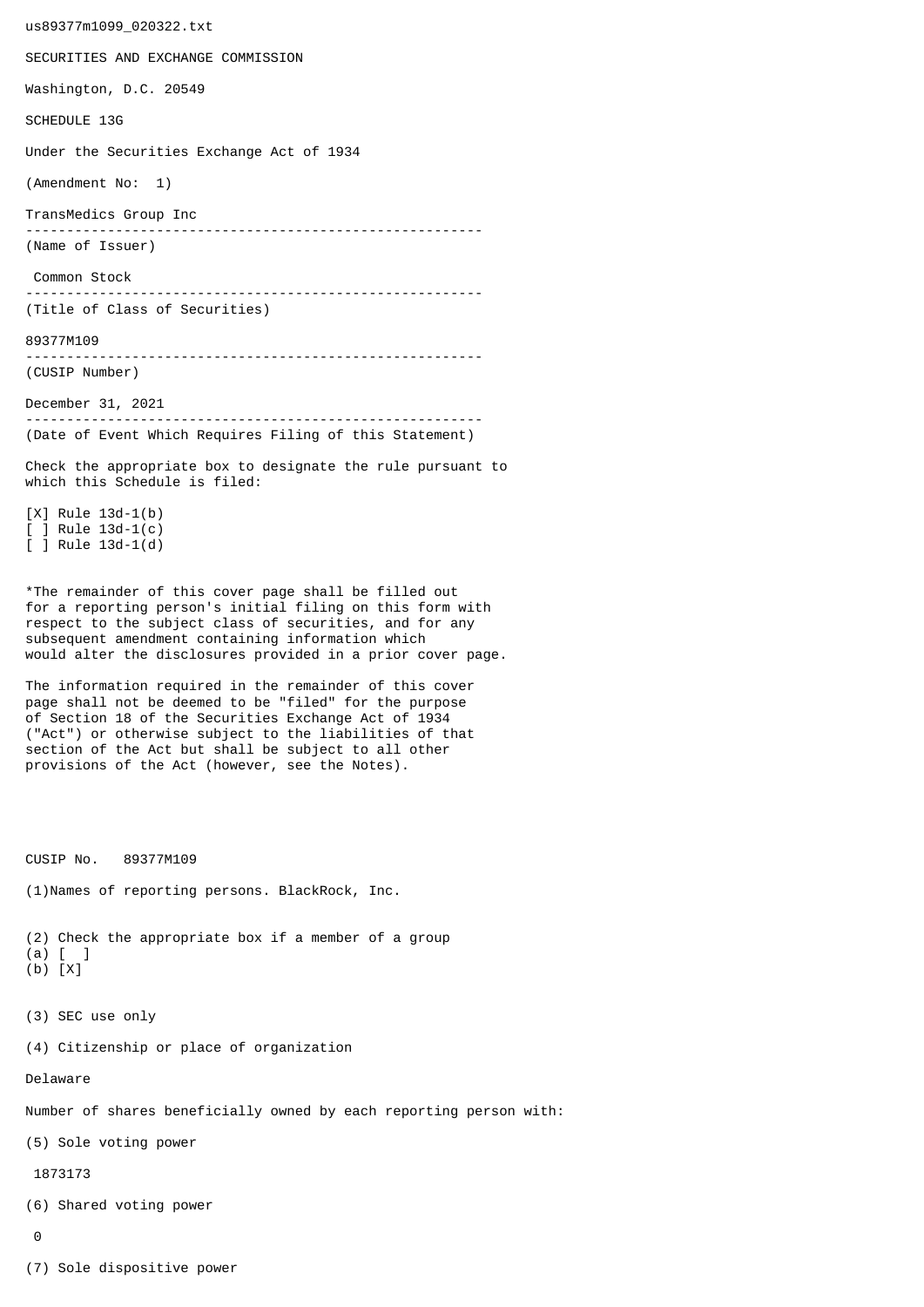```
 1900939
```

```
(8) Shared dispositive power
 \boldsymbol{\Theta}(9) Aggregate amount beneficially owned by each reporting person
  1900939
(10) Check if the aggregate amount in Row (9) excludes certain shares
(11) Percent of class represented by amount in Row 9
  6.8%
(12) Type of reporting person
HC
Item 1.
Item 1(a) Name of issuer:
           -----------------------------------------------------------------------
TransMedics Group Inc
Item 1(b) Address of issuer's principal executive offices:
-----------------------------------------------------------------------
200 MINUTEMAN ROAD
ANDOVER MA 01810
Item 2.
2(a) Name of person filing:
               ----------------------------------------------------------------------
BlackRock, Inc.
2(b) Address or principal business office or, if none, residence:
 -----------------------------------------------------------------------
BlackRock, Inc.
55 East 52nd Street
New York, NY 10055
2(c) Citizenship:
                            --------------------------------------------------------------------
 See Item 4 of Cover Page
2(d) Title of class of securities:
                                      -------------------------------------------------------------------
 Common Stock
2(e) CUSIP No.:
See Cover Page
Item 3.
If this statement is filed pursuant to Rules 13d-1(b), or 13d-2(b) or (c),
check whether the person filing is a:
[ ] Broker or dealer registered under Section 15 of the Act;
[ ] Bank as defined in Section 3(a)(6) of the Act;
  ] Insurance company as defined in Section 3(a)(19) of the Act;
[ ] Investment company registered under Section 8 of the
```

```
Investment Company Act of 1940;
```
<sup>[ ]</sup> An investment adviser in accordance with Rule  $13d-1(b)(1)(ii)(E)$ ;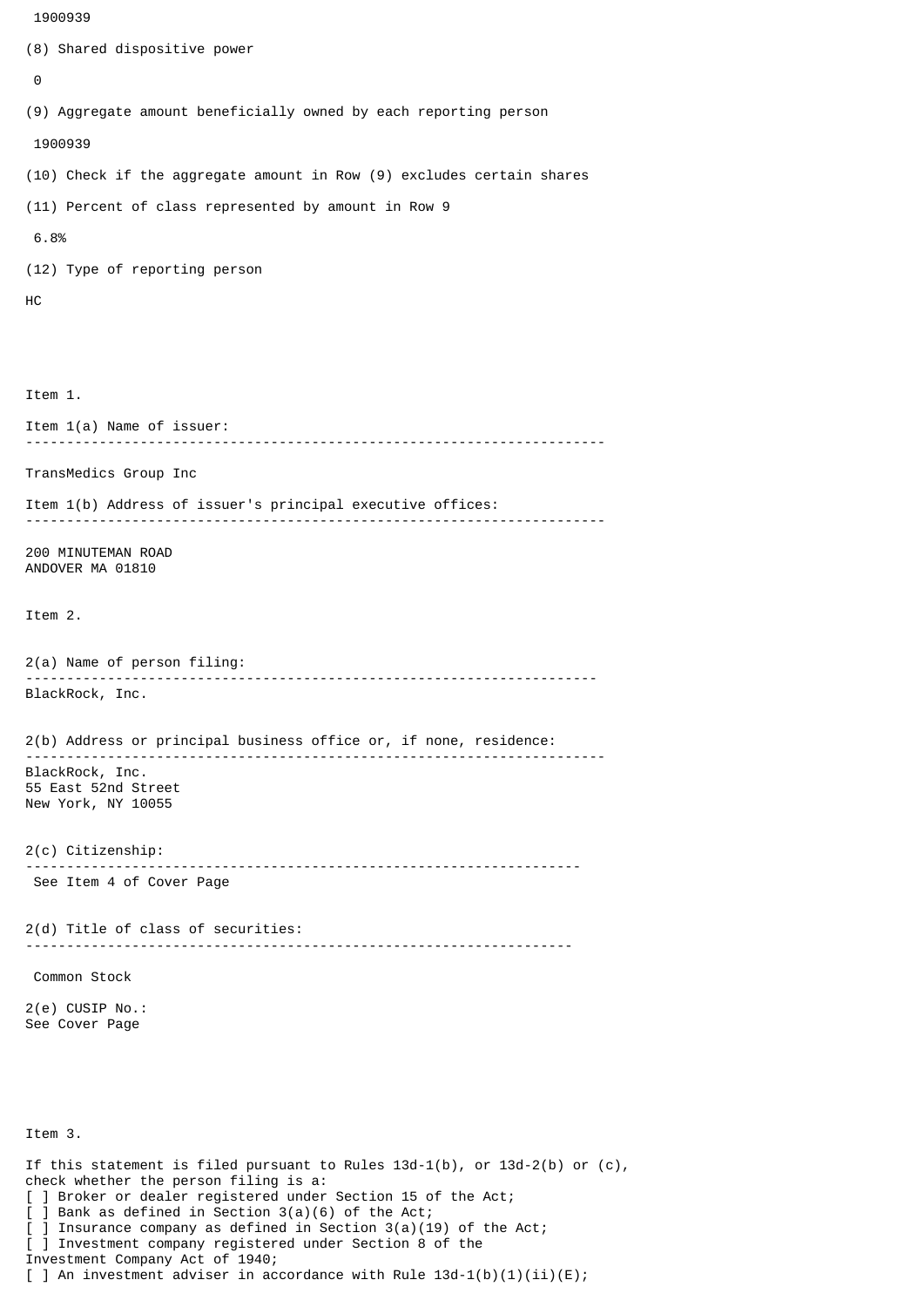[ ] An employee benefit plan or endowment fund in accordance with Rule  $13d-1(b)(1)(ii)(F);$ [X] A parent holding company or control person in accordance with Rule  $13d-1(b)(1)(ii)(G);$ [ ] A savings associations as defined in Section 3(b) of the Federal Deposit Insurance Act (12 U.S.C. 1813); [ ] A church plan that is excluded from the definition of an investment company under section  $3(c)(14)$  of the Investment Company Act of 1940; [ ] A non-U.S. institution in accordance with Rule 240.13d-1(b)(1)(ii)(J);  $\lceil$  ] Group, in accordance with Rule 240.13d-1(b)(1)(ii)(K). If filing as a non-U.S. institution in accordance with Rule  $240.13d-1(b)(1)(ii)(J)$ , please specify the type of institution: Item 4. Ownership Provide the following information regarding the aggregate number and percentage of the class of securities of the issuer identified in Item 1. Amount beneficially owned: 1900939 Percent of class 6.8% Number of shares as to which such person has: Sole power to vote or to direct the vote 1873173 Shared power to vote or to direct the vote  $\Theta$ Sole power to dispose or to direct the disposition of 1900939 Shared power to dispose or to direct the disposition of  $\Omega$ 

Item 5.

Ownership of 5 Percent or Less of a Class. If this statement is being filed to report the fact that as of the date hereof the reporting person has ceased to be the beneficial owner of more than 5 percent of the class of securities, check the following [ ].

Item 6. Ownership of More than 5 Percent on Behalf of Another Person

 If any other person is known to have the right to receive or the power to direct the receipt of dividends from, or the proceeds from the sale of, such securities, a statement to that effect should be included in response to this item and, if such interest relates to more than 5 percent of the class, such person should be identified. A listing of the shareholders of an investment company registered under the Investment Company Act of 1940 or the beneficiaries of employee benefit plan, pension fund or endowment fund is not required.

 Various persons have the right to receive or the power to direct the receipt of dividends from, or the proceeds from the sale of the common stock of TransMedics Group Inc. No one person's interest in the common stock of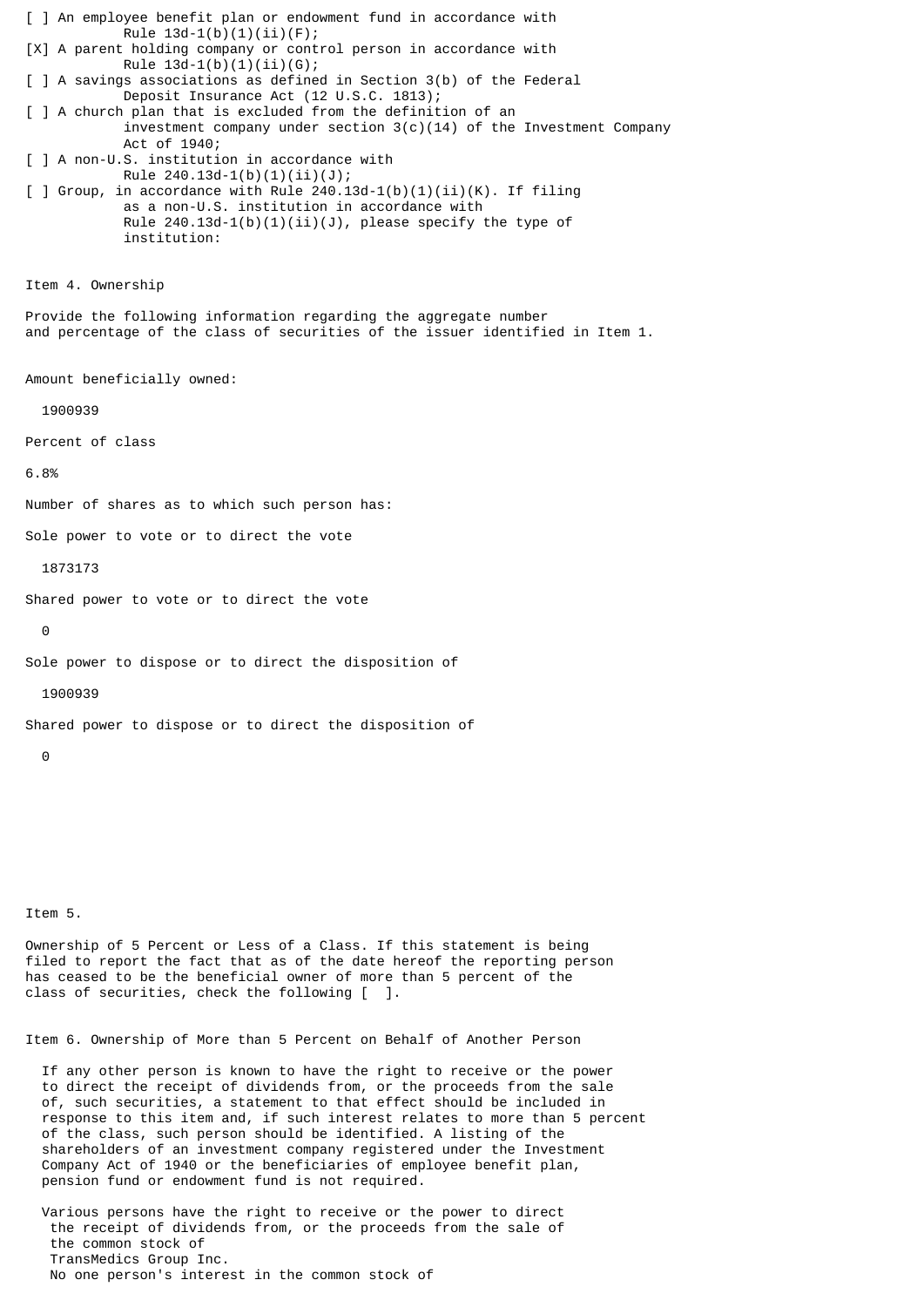TransMedics Group Inc is more than five percent of the total outstanding common shares.

Item 7. Identification and Classification of the Subsidiary Which Acquired the Security Being Reported on by the Parent Holding Company or Control Person.

See Exhibit A

Item 8. Identification and Classification of Members of the Group

If a group has filed this schedule pursuant to Rule  $13d-1(b)(ii)(J)$ , so indicate under Item 3(j) and attach an exhibit stating the identity and Item 3 classification of each member of the group. If a group has filed this schedule pursuant to Rule  $13d-1(c)$  or Rule  $13d-1(d)$ , attach an exhibit stating the identity of each member of the group.

## Item 9. Notice of Dissolution of Group

Notice of dissolution of a group may be furnished as an exhibit stating the date of the dissolution and that all further filings with respect to transactions in the security reported on will be filed, if required, by members of the group, in their individual capacity.

See Item 5.

Item 10. Certifications By signing below I certify that, to the best of my knowledge and belief, the securities referred to above were acquired and are held in the ordinary course of business and were not acquired and are not held for the purpose of or with the effect of changing or influencing the control of the issuer of the securities and were not acquired and are not held in connection with or as a participant

in any transaction having that purpose or effect.

Signature.

After reasonable inquiry and to the best of my knowledge and belief, I certify that the information set forth in this statement is true, complete and correct.

Dated: February 3, 2022 BlackRock, Inc.

Signature: Spencer Fleming

-------------------------------------------

Name/Title Attorney-In-Fact

The original statement shall be signed by each person on whose behalf the statement is filed or his authorized representative. If the statement is signed on behalf of a person by his authorized representative other than an executive officer or general partner of the filing person, evidence of the representative's authority to sign on behalf of such person shall be filed with the statement, provided, however, that a power of attorney for this purpose which is already on file with the Commission may be incorporated by reference. The name and any title of each person who signs the statement shall be typed or printed beneath his signature.

Attention: Intentional misstatements or omissions of fact constitute Federal criminal violations (see 18 U.S.C. 1001).

Exhibit A